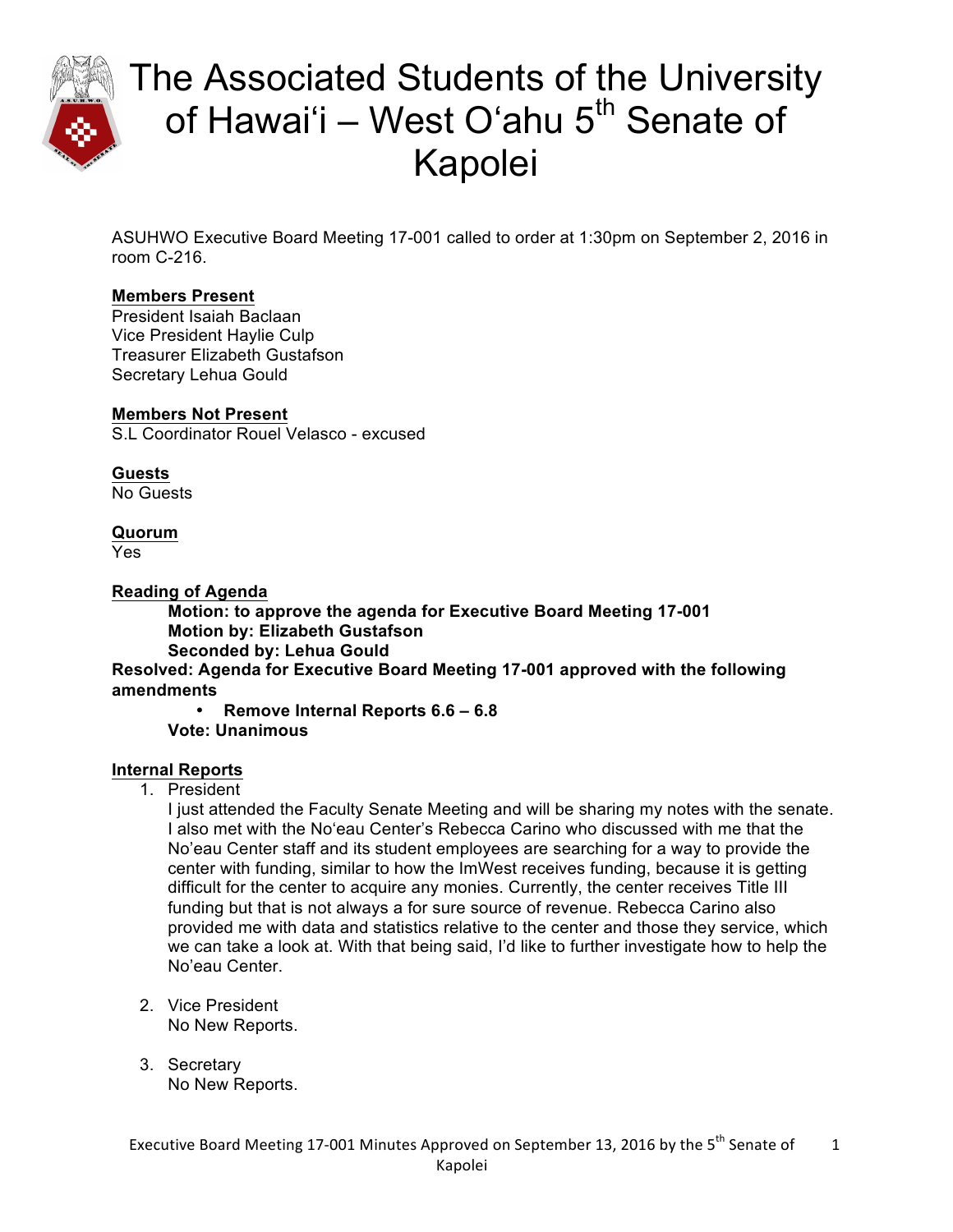

# The Associated Students of the University of Hawai'i – West O'ahu  $5<sup>th</sup>$  Senate of Kapolei

4. Treasurer

I am waiting to receive the actual amount present in our account as we have only received an estimate regarding how much funds ASUHWO has.

### **Unfinished Business**

1. Welcome Week Involvement

Thank you to everyone for contributing in whatever way you could. We will still need help with updating signage in classrooms, as we did not hit them all. If you see classrooms with old or no signage, please take down the class number so that we can make sure to visit that room.

2. Office Hours

I will send an email asking everyone to provide Lehua with your weekly office hours by Monday, Labor Day. Constituency meeting hours also need to be given to Lehua.

3. Fall Special Elections

We are still in the process of planning the week of voting. Our initial worry should be that after September  $9<sup>th</sup>$ , it is mandatory that each new applicant schedule an orientation. Isaiah will be heading these orientations but would like other senate members to be present if possible. By the  $9<sup>th</sup>$ , I should have a list of all those applying and I will email them to set up a meeting time. Additionally, the application says that orientation can happen on the  $12<sup>th</sup>$  at 11:00 a.m., this will not be allowed, as we will be in a meeting with one of the three Chancellor candidates.

The voting booths, thanks to Haylie and Lizzy, are taken care of but we will still need to make additional voting signage.

4. Club Rush

One of our Club Rush days does fall on a day that is designated for us to meet with one of the Chancellor candidates. Therefore, we need to make sure we have coverage in both places. The Activities Committee will be in charge of deciding the activities for that day and the committee chair will be responsible for calling a meeting.

5. Swear in Ceremony

It seems that everyone is in agreement that it would be best to have the Swear in Ceremony after all members have been ratified, meaning, after October  $4<sup>th</sup>$ . We are in agreement to hold the ceremony during our Town Hall in order to capitalize on the foot traffic.

### **New Business**

1. Town Hall

A date and time projection will be set as soon as all senate members, after the special elections, have given their availabilities.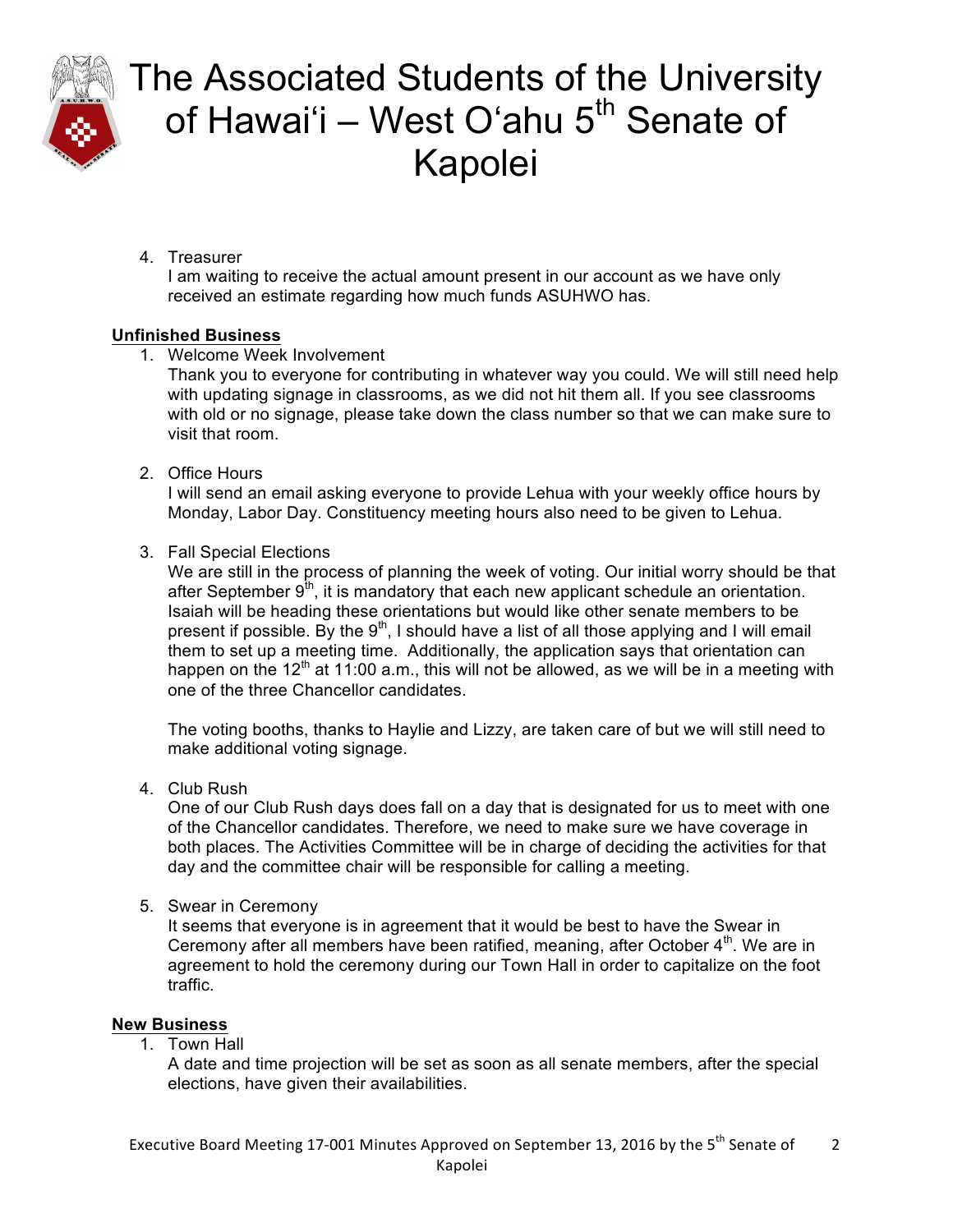

# The Associated Students of the University of Hawai'i – West O'ahu  $5<sup>th</sup>$  Senate of Kapolei

2. SB 17-001

SB 17-001 will be brought to the Budget and Finance Committee meeting for its second reading.

### **Announcements and Open Forum**

Tentatively, the next Executive Board Meeting will be held on September 13, 2016 from 3:00pm – 3:30pm.

**Meeting Adjournment at 1:54pm Motioned by: Elizabeth Gustafson Seconded by: Lehua Gould**